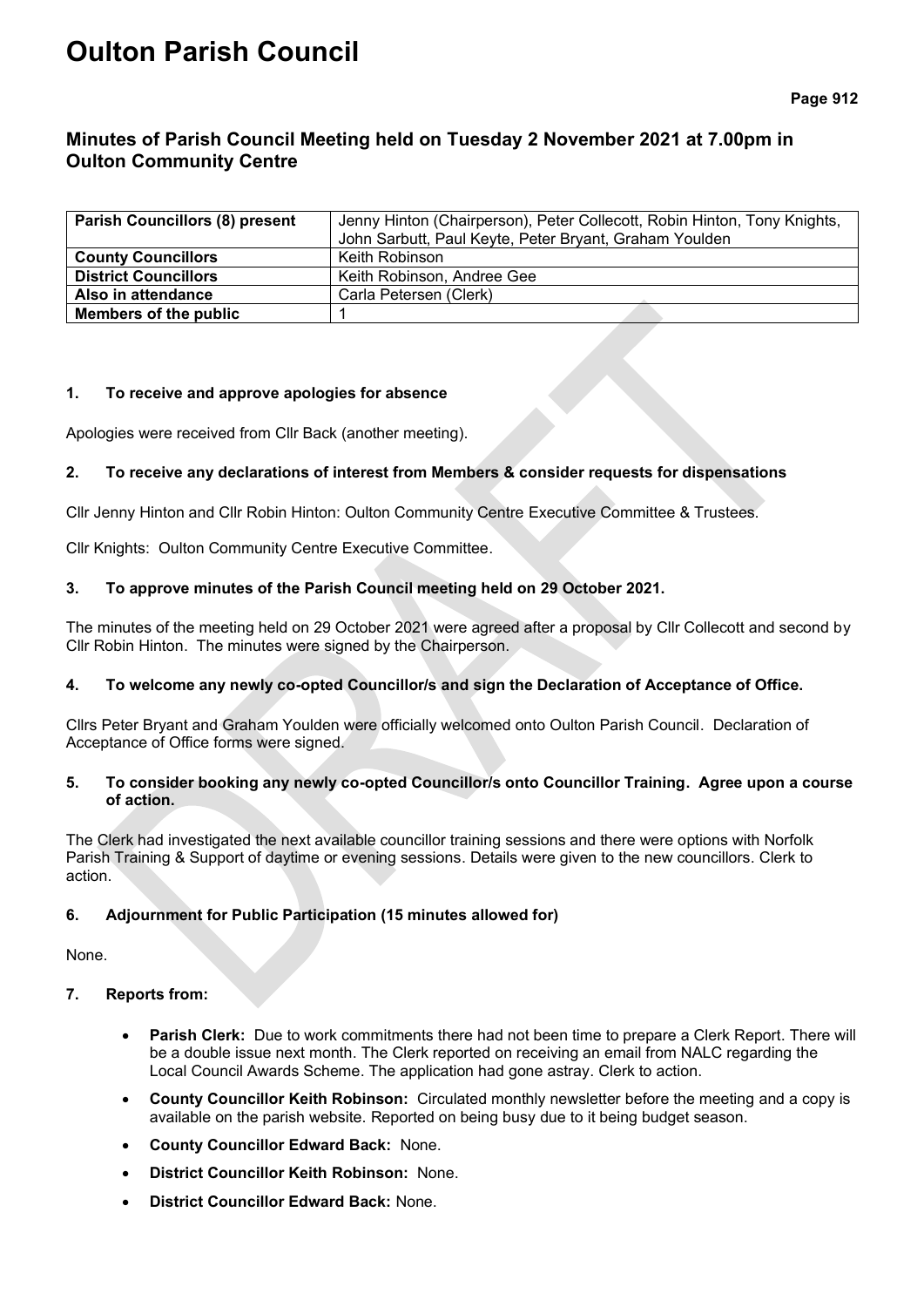• **District Councillor Andree Gee:** Reported on attending a Scrutiny Meeting one or two weeks ago and the situation with dentists was discussed. Will be attending training on Monday about Freeport at Felixstowe.

**Neighbourhood Plan Working Group:** The Chairperson reported the "open event" had been held at Oulton Community Centre on Saturday 16 October 11.00am to 5.00pm. There was a big exhibition and views of Oulton had been displayed virtually. The Police had also attended on the day and carried out bike marking outside in the carpark.

- **Oulton Community Centre:** The Chairperson reported not being able to attend their last meeting due to ill health.
- **St Michael's Church:** The Chairperson reported their last meeting had been cancelled and is rescheduled for November 2021.

#### **8. Highways:**

#### • **To receive a report on outstanding highways issues**

There has again been heavy flooding in Camps Heath. The flooding has been reported using the online tool. Cllr Robin Hinton and Cllr Knights will follow this up with Persimmon. County Cllr Robinson offered to help with this ongoing problem.

Cllr Sarbutt reported Jenkins Green has flooded again with all the recent heavy rain. County Cllr Robinson offered to help with this ongoing problem.

County Cllr Robinson reported the speed limit and parking has now been authorised and was thanked for processing the request to change the speed limit and parking restrictions.

#### • **To receive Speed Indicator Device (SID) results**

Cllr Knights and Cllr Robin Hinton were thanked for looking after the SID. Cllr Knights had prepared a report showing the SID statistics for the last month. Oulton Street is a major concern for speeding traffic. Cllr Knights to forward monthly the statistics to the Police.

#### **9. Planning**

#### • **To receive new planning applications and make comment**

**DC/21/4436/FUL** Laurel Farm, Hall Lane, Oulton, NR32 5DL

Barn conversion from derelict footprint, demolition of external walls and erection of cart lodge.

The planning application was considered by Councillors, and all agreed it was an improvement to the existing structure and were all in favour of the application.

#### • **To receive results and updates on outstanding applications**

None.

## **10. Finance:**

- **To receive the income and expenditure figures as at 31 October 2021 –** It was noted.
- **To note the bank balance as at 31 October 2021 – £66332.57**
- **To note receipts** None
- **To consider any grant applications**  None.
- **To approve payments.** All expenditure approved. Proposed by Cllr Robin Hinton and seconded by Cllr Collecott.

| Payee                           | <b>Value</b> | <b>Description</b>                                         |
|---------------------------------|--------------|------------------------------------------------------------|
| <b>HMRC</b>                     | £18.35       | Income Tax & NIC                                           |
| Mrs C Petersen                  | £863.60      | Salary, administrative expenses & mileage                  |
| Mrs C Petersen                  | £47.59       | Neighbourhood Plan reimbursed expenses                     |
| <b>Oulton Community Council</b> | £28.00       | Room/hall hire                                             |
| Mr B Hunter                     |              | £18.50   Reimbursed expenses. Remembrance Day wreath, s137 |
| <b>Oulton Community Council</b> | £6.00        | Neighbourhood Plan room/hall hire                          |
| <b>Nest Pensions</b>            | £22.12       | Contributions                                              |
| <b>Total</b>                    | £1004.16     |                                                            |